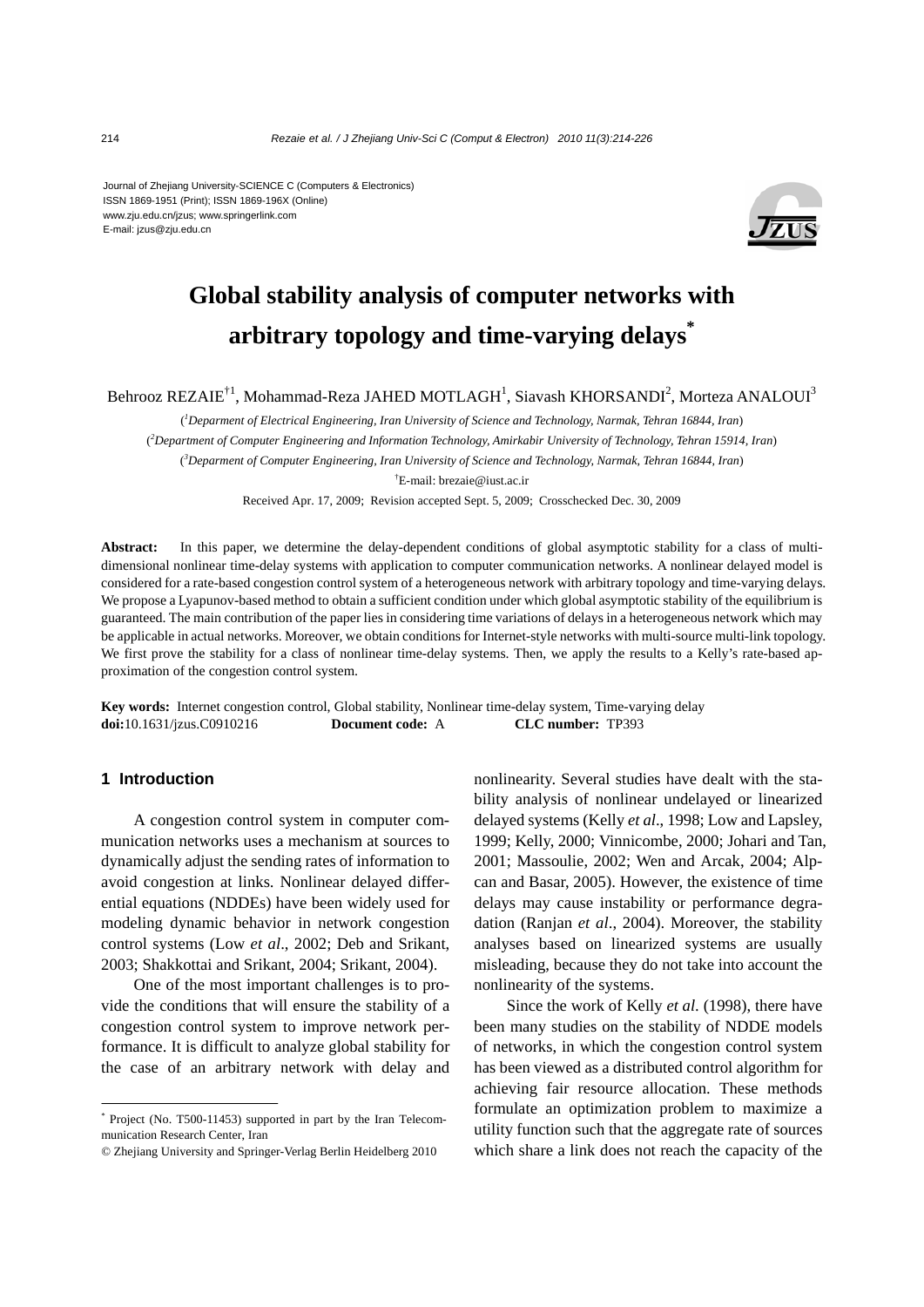link. The congestion control system includes a first-order primal algorithm for transmission control protocol (TCP) rate control and a first-order dual algorithm for the active queue management (AQM) scheme. It has been proven that in the absence of delays these algorithms are globally asymptotically stable (Kelly *et al*., 1998; Low and Lapsley, 1999; Kelly, 2000; Paganini, 2002). In subsequent studies the linear stability properties of the congestion control algorithms have been investigated in the presence of non-negligible delays (Vinnicombe, 2000; Johari and Tan, 2001; Massoulie, 2002). However, the stability conditions in these studies were based on a linearized system or local stability analysis in which the effect of nonlinearity is ignored.

Most earlier studies were concerned with the local or global stability of the congestion control algorithms with homogeneous delays (Low and Lapsley, 1999; Johari and Tan, 2001; Deb and Srikant, 2003; Wen and Arcak, 2004). However, in real networks, communication delays are rarely identical. Several recent studies have successfully dealt with heterogeneous delays (Liu *et al*., 2005; Paganini *et al*., 2005; Tian, 2005a; 2005b; Tan *et al*., 2006; Guo *et al*., 2007; Zhang *et al*., 2007; Zhang and Loguinov, 2008). Furthermore, Long *et al*. (2003) and Gao *et al*. (2005) investigated the local stability of a random exponential marking (REM) algorithm with time-varying delays.

There have been numerous studies reporting the global stability analysis of networks (Fan *et al*., 2004; Wen and Arcack, 2004; Ranjan *et al*., 2006; Peet and Lall, 2007). The methods used were usually based on Lyapunov-Razumhikin (L-R) functions (Deb and Srikant, 2003; Wang and Pagannini, 2006; Ying *et al*., 2006) or Lyapunov-Krasovskii (L-K) functions (Mazenc and Niculescu, 2003; Papachristodoulou *et al*., 2004; Alpcan and Basar, 2005). In these cases, sufficient condition for global stability was obtained with varying degrees of conservatism with respect to restrictions on system parameters or delays or both. The procedure typically followed in the most of the previous analyses was for smallerscale cases involving simple network topologies such as a single bottleneck link with a fixed delay. Moreover, delays were considered as a fixed-value parameter. To the best of our knowledge, no analytical study has been published on the global stability of Kelly's model for heterogeneous networks with arbitrary topology and time-varying delays.

In this paper, we analyze an extension of Kelly's optimization framework for a rate allocation problem including time-varying delays, and thereby, we derive the sufficient condition for global asymptotic stability. Our analysis provides new results for global stability analysis in the case of a multi-source, multi-link and heterogeneous network.

Our approach was inspired by a novel technique for global stability analysis introduced by Fan and Zou (2004). The condition derived here depends on the system parameters and some bounds on the states and delays of the system. This condition can be used for designing a congestion control algorithm to achieve fair resource allocation. We first analyze the global stability of a general nonlinear delayed system as a model of the networks. Then our theoretical results are applied to a network congestion control system. Simulation results show the applicability and effectiveness of the results.

The paper is organized as follows: in the next section, as we introduce the rate control problem and the primal algorithms, we briefly review the dynamics of a system with time-varying propagation delays. Then, we present our main result—a global stability analysis for a class of nonlinear time-delay systems. After that, the stability criteria are given for the congestion control algorithm in general homogeneous and heterogeneous networks. Numerical simulations are given to verify the theoretical results. Finally, we conclude the paper in the last section.

#### **2 Problem statement**

#### **2.1 Rate control problem**

We consider a data network with general topology consisting of an interconnection of a set of sources (users)  $S = \{1, 2, ..., n\}$ , which use a set of links (resources)  $L = \{1, 2, ..., m\}$  (Fig. 1). Each source *i* has an associated non-negative transmission rate  $x_i(t) \ge 0$ and each link *l* has a fixed capacity  $c_l$ >0. Associated with each source  $i$  is a route  $r_i$ , which is the collection of links through which information from that source *i* is flowing. The relation between sources and links can be defined as a full row rank routing matrix *R* of dimension *n*×*m* where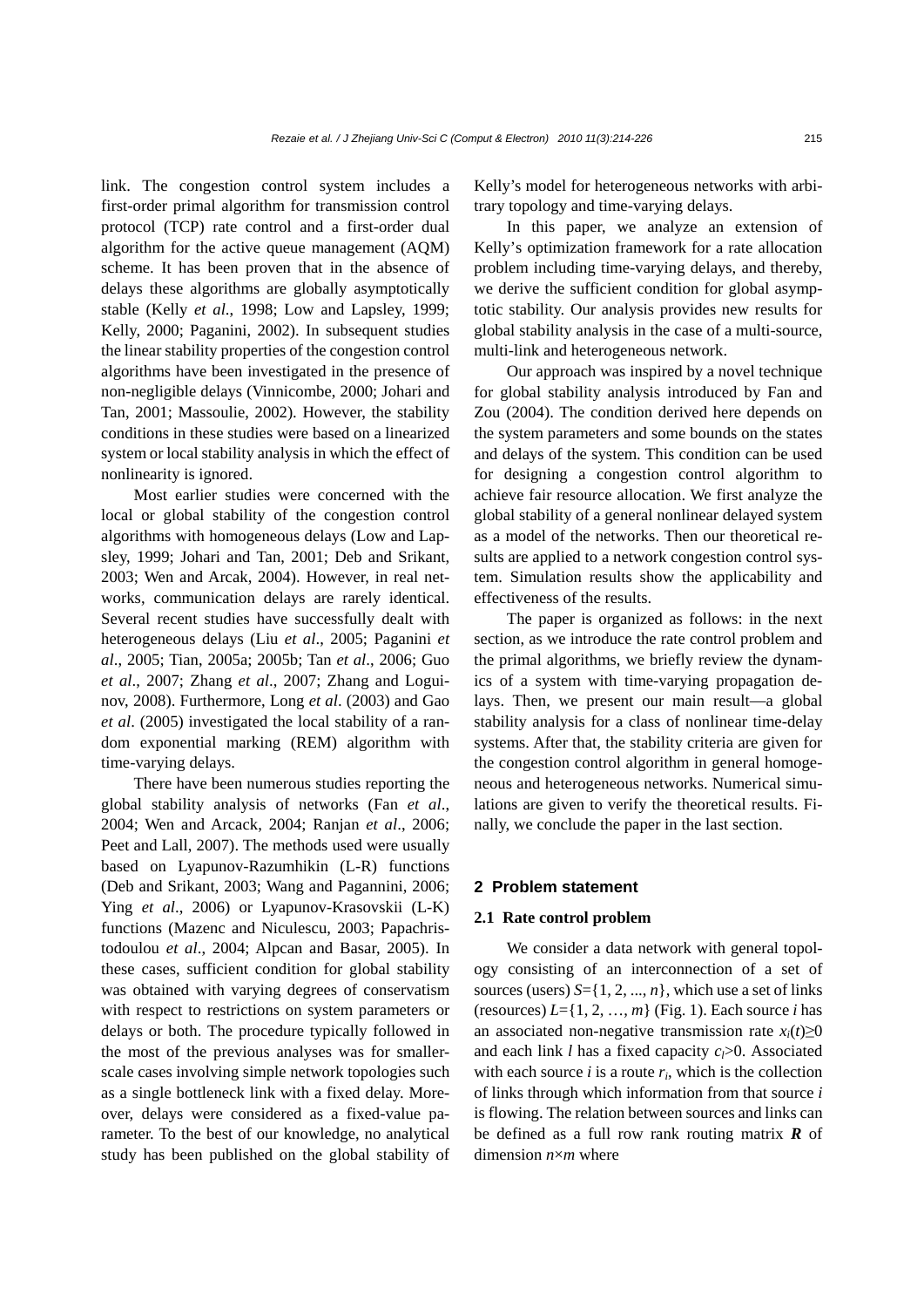

**Fig. 1 Network with general topology** 

Each source *i* attains a utility of  $U_i(x_i)$ . The utility functions are used to select the desired rate allocation among the sources (i.e., the desired operating point of the system). The utility  $U_i(x_i)$  must be an increasing, strictly concave, and continuously differentiable function over the range  $x_i(t) \ge 0$  (Kelly *et al.*, 1998). Each link *l* has a strictly increasing function of total rates going through it, namely the price function  $p_l(y)$ , which is the price of link *l* and may depend on link congestion, loss probability, etc. A congestion control scheme can be interpreted as a resource allocation problem formulated to maximize the aggregate utility over the source rates  $\{x_i, i \in S\}$ , subject to the constraints of total link capacity, i.e., for all links,  $\sum_{i \in r_i} x_i \leq c_i$ . Formally, the optimization problem is

$$
\max \left( \sum_{i \in S} U_i(x_i) - \int_0^{\sum_{d \in \eta} x_i} p_l(y) dy \right)
$$
  
s.t. 
$$
\sum_{l \in r_i} x_i(t) \leq c_l \quad \forall l \in L
$$
  

$$
x_i(t) \geq 0, \ i \in S, t \geq 0.
$$
 (1)

It can be shown that all transmission rates of sources can be found such that the above optimization problem can be uniquely solved (Kelly *et al*., 1998). The unique solution of this optimization problem, called the primal solution, can be obtained using a gradient projection algorithm (Low and Lapsley, 1999).

## **2.2 The primal algorithm**

The primal and dual algorithms are represented

by dynamics at source and link ends respectively, while they have static adaptation at the other end. The primal-dual algorithm has dynamics at sources as well as links and generally takes the following form:

$$
\dot{x}_i(t) = f\left(x_i(t), \sum_{l \in r_i} p_l(t)\right),
$$
  

$$
\dot{p}_l(t) = g\left(p_l(t), \sum_{j:l \in r_j} x_j(t)\right),
$$

where  $f(\cdot)$  and  $g(\cdot)$  are the control functions for updating the transmission rate and price at the source and the link, respectively. In this paper, we consider the primal algorithm which allows individual sources to dynamically adjust their transmitting rates while the price functions adapt according to a static law (Ranjan *et al*., 2004).

Let  $w_i(t)$  denote a user's willingness to pay (per unit time) at time *t*. Suppose that each link *l* charges a price per unit flow of  $\mu_i(t) = p_i \left( \sum_{i:l \in \mathcal{I}} x_i(t) \right)$  at time *t*, where  $p_l(\cdot)$  is a strictly increasing function of the total rate going through link *l*. Consider the system of differential equations

$$
\dot{x}_i(t) = \kappa_i \left( w_i(t) - x_i(t_i) \sum_{l \in r_i} \mu_l(t) \right), \tag{2}
$$

where  $\kappa_i$  is a positive gain parameter. Kelly *et al.* (1998) showed that a unique equilibrium point of the primal algorithm Eq. (2) is the solution for the utility maximization problem in Eq. (1). This equation can be motivated as follows: each source first computes a price per unit time which it is willing to pay, namely  $w_i(t)$ . Then, it adjusts its rate based on the feedback provided by the links in the network to equalize its willingness to pay and the total price. For example, in Kelly *et al.* (1998),  $w_i(t)$  is set to  $x_i(t) \cdot U_i'(x_i(t))$ .

The feedback from a link can be interpreted as a congestion indicator, requiring a reduction in the flow rates going through the link in the case of an overload. From Eq. (2) one can see that the operating point of the system depends on both the sources' utility and their link price functions. Therefore, the design of the rate control algorithm is equivalent to selecting the sources' utility function and the price function of the links in the network.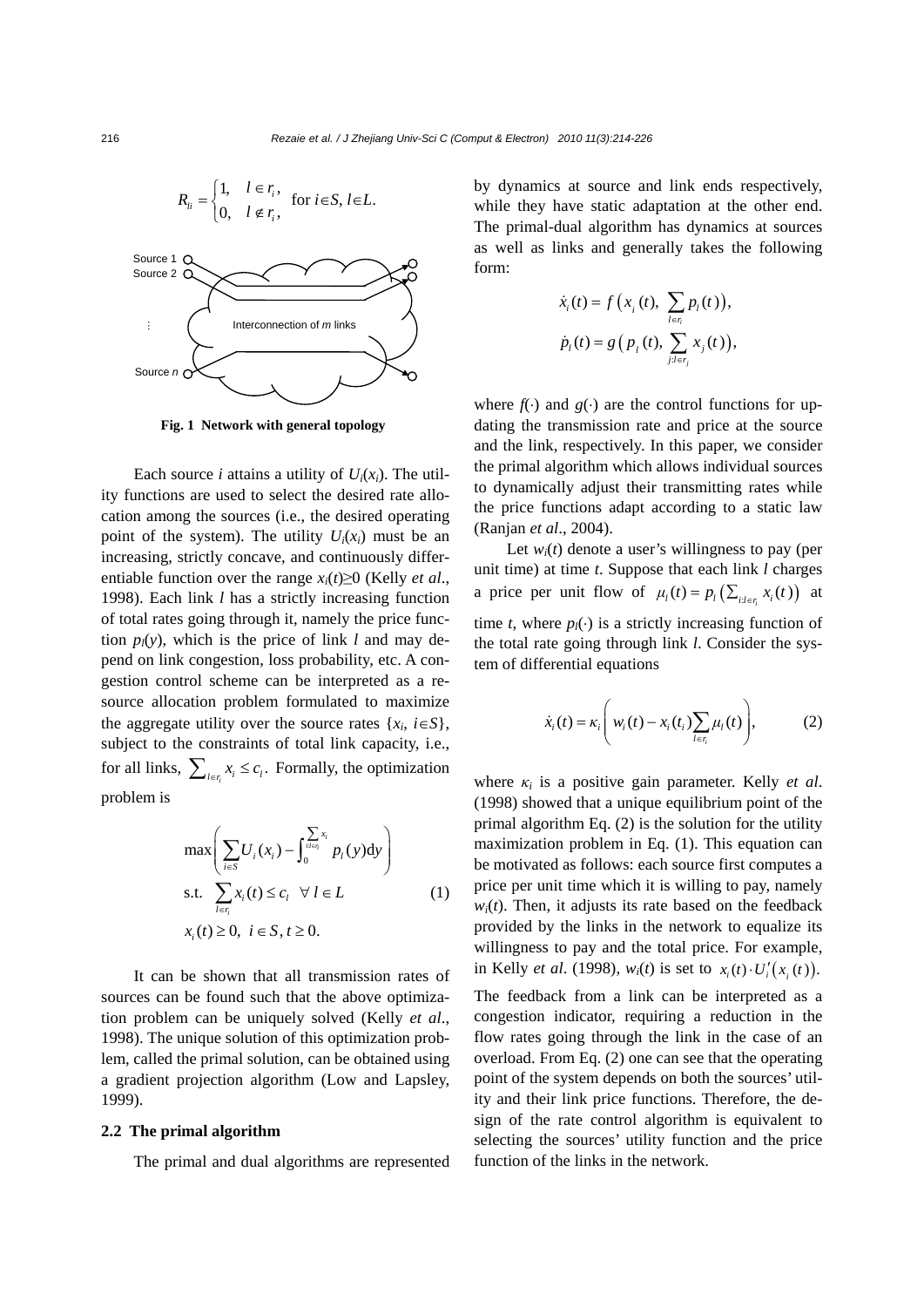The feedback information from the links to the sources, which is typically carried by acknowledgements, is delayed owing to link propagation. For all *i* and  $l \in r_i$ , let  $\tau_{i,l}^f(t)$  denote the forward time-varying delay that source *i* packets endure before reaching link *l* and  $\tau_{i,l}^r(t)$  denote the reverse delay of the feedback signal from link *l* to the source *i*. If  $l \notin r_i$ , we assume that  $\tau_{i,l}^{\mathrm{f}}(t) = \tau_{i,l}^{\mathrm{r}}(t) = 0$ . Suppose that the links in  $r_i = \{l_{i,1}, l_{i,2}, ..., l_{i,R}\}\$  are arranged in the same order as source *i*'s packets visit, where *Ri* denotes the cardinality of  $r_i$ . Let us define  $\tau_i(t) = \tau_{i, l_{i,k}}^f(t)$ ,  $+\tau_{i,l_{i,k}}^{\text{r}}(t)$ ,  $k=1, 2, ..., R_i$  as the total round-trip delay before the receipt of the acknowledgement of a packet. Under this general model, the source dynamics are given by

$$
\dot{x}_i(t) = \kappa_i \left( x_i(t) U_i'(x_i(t)) -x_i(t - \tau_i(t)) \sum_{l \in r_i} \mu_l \left( t - \tau_{i,l}^r(t) \right) \right).
$$
\n(3)

The feedback signal generated by the link price functions is delayed by  $\tau_{i,l}^{\mathrm{r}}(t)$ , before sender *i* receives it. The price of link *l* at time *t* depends on the rates of the sources at time  $t - \tau_{j,l}^f(t)$  owing to the delay from the senders to the links. Therefore, we arrive at the following general model of the price functions:

$$
\mu_t\left(t-\tau_{i,l}^{\mathrm{r}}(t)\right)=p_t\left(\sum_{j,l\in r_j}x_j\left(t-\tau_{i,l}^{\mathrm{r}}(t)-\tau_{j,l}^{\mathrm{f}}(t)\right)\right). \quad (4)
$$

Substituting Eq. (4) in Eq. (3), and using a routing matrix, we have

$$
\dot{x}_i(t) = \kappa_i \left( x_i(t) U_i'(x_i(t)) - x_i(t - \tau_i(t)) \right)
$$
\n
$$
\sum_{l \in L} R_{li} p_l \left( \sum_{j \in S} R_{lj} x_j \left( t - \tau_{i,j,l}(t) \right) \right),
$$
\n(5)

where  $\tau_{i,j,l}(t) = \tau_{j,l}^{\text{f}}(t) + \tau_{i,l}^{\text{r}}(t)$ .

We are interested in the class of sources' utility functions of the form  $U_i(x_i) = -1/(a_i x_i^{a_i})$ , where  $a_i$ >0 is the parameter of the utility function. In addition, let the price function be  $p_l(y_l) = (y_l / c_l)^{b_l}$ , where  $b_0$ >0 is the parameter of the price function. Therefore,

$$
\dot{x}_i(t) = \kappa_i \left( \frac{1}{x_i(t)^{a_i}} - x_i(t - \tau_i(t)) \right)
$$
\n
$$
\sum_{l \in L} R_{li} \left( \sum_{j \in S} \frac{R_{lj} x_j(t - \tau_{i,j,l}(t))}{c_l} \right)^{b_l} \right).
$$
\n(6)

In this paper, we consider a model of a network with general topology described by Eq. (6), and investigate the global stability analysis of this system. In addition, we assume that the time-varying delay functions  $\tau_i(t)$  and  $\tau_{i,j,l}(t)$  are bounded and continuously differentiable,  $\tau_i(t) \geq 0$ ,  $\tau_{i,j,l}(t) \geq 0$ ,  $1 - \dot{\tau}_i(t) > 0$ , and  $1 - \dot{\tau}_{i,j,l}$  (*t*) > 0, for *i*, *j*=1, 2, …, *n*, and *l*=1, 2, …, *m*.

Also, we define the upper bound on the timevarying delay parameter as follows:

$$
r = \max_{t} \left( \max_{i,j,l} \left( \tau_i(t), \tau_{i,j,l}(t) \right) \right).
$$

The model Eq. (6) is supplemented by an initial condition of the form  $x_i(\theta) = \varphi_i(\theta), \quad \theta \in [-r, 0],$ where  $\varphi_i(\cdot)$  is a vector of continuous real-valued functions on  $[-r, 0]$ . When  $\varphi_i$  is strictly positive, we say the model has a nonzero initial condition.

## **3 Results**

## **3.1 Preliminaries**

To establish the condition of global stability in the model Eq. (6), we prepare a functional framework for our analysis. Then an analytical proof of the global stability will be explored.

Consider a functional delayed differential equation of the form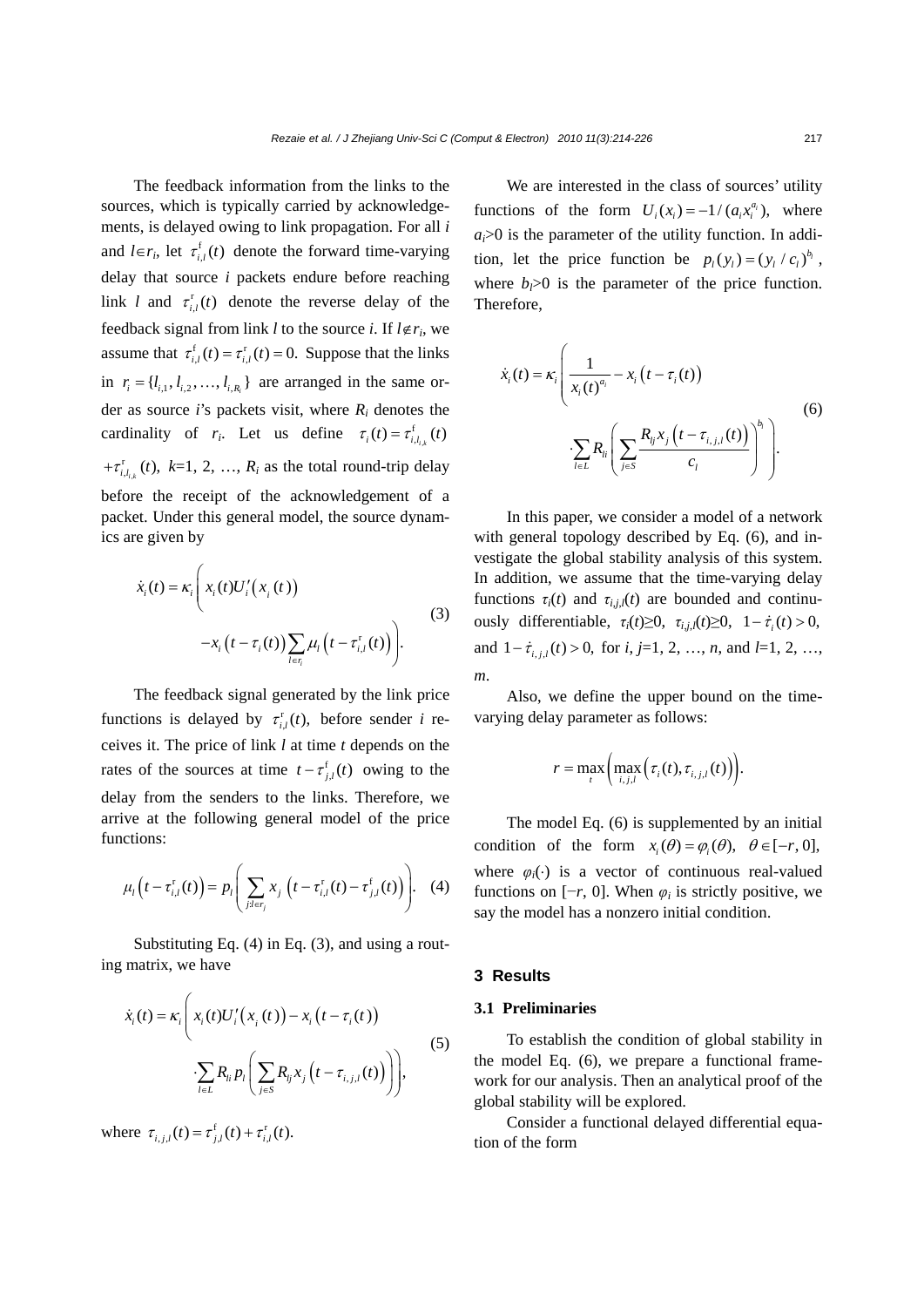$$
\dot{x}_i(t) = g_i(x_i(t)) - f_i(x_i(t) - \tau_i(t)),
$$
\n
$$
x_1(t - \tau_{i,1,1}(t)), \dots, x_n(t - \tau_{i,n,1}(t)),
$$
\n
$$
x_1(t - \tau_{i,1,2}(t)), \dots, x_n(t - \tau_{i,n,2}(t)),
$$
\n
$$
\dots,
$$
\n
$$
x_1(t - \tau_{i,1,m}(t)), \dots, x_n(t - \tau_{i,n,m}(t))
$$
\n(7)

with the following assumptions:

**Assumption 1** Delay functions  $\tau_i(t)$  and  $\tau_{i,j,l}(t)$  are bounded and continuously differentiable with  $\tau_i(t) \geq 0$ ,  $\tau_{i,j,l}(t) \geq 0$ ,  $1 - \dot{\tau}_i(t) > 0$ , and  $1 - \dot{\tau}_{i,j,l}(t) > 0$ , for  $t \in \mathfrak{R}_+$ , *i*, *j*=1, 2, …, *n*, and *l*=1, 2, …, *m*.

**Assumption 2** The nonlinear functions  $g_i : \mathbb{R} \to \mathbb{R}$ and  $f_i: \Re \times \Re^{nm} \to \Re$  (for *i*=1, 2, ..., *n*) are realvalued continuous and bounded functions.

**Assumption 3** There exists a non-negative, bounded and continuous function  $\eta_i(t)$  defined on  $\mathfrak{R}_+$  such that

$$
\frac{g_i\left(x_i(t)\right) - g_i\left(\overline{x}_i(t)\right)}{x_i(t) - \overline{x}_i(t)} \leq -\eta_i(t)
$$

for each  $t \in \mathfrak{R}_+$ ,  $x_i, \overline{x_i} \in \mathfrak{R}$ , and  $i=1, 2, ..., n$ .

**Assumption 4** The function *fi* satisfies a certain type of Lipschitz condition (Hale and Lunel, 1993); i.e., there exist non-negative, bounded and continuous functions  $\delta_i(t)$  and  $\gamma_{ij}(t)$  defined on  $\Re^+$ , such that for each  $t \in \mathcal{R}_+$ ,  $x_i, \overline{x_i} \in \mathcal{R}$ , and *i*=1, 2, …, *n*, we have

$$
\left| f_i\left(x_i\left(t-\tau_i(t)\right), x_1\left(t-\tau_{i,1,1}(t)\right), \ldots, x_n\left(t-\tau_{i,n,m}(t)\right) \right) \right|
$$
  
\n
$$
\left| -f_i\left(\overline{x}_i\left(t-\tau_i(t)\right), \overline{x}_1\left(t-\tau_{i,1,1}(t)\right), \ldots, \overline{x}_n\left(t-\tau_{i,n,m}(t)\right) \right) \right|
$$
  
\n
$$
\leq \delta_i(t) \left| x_i\left(t-\tau_i(t)\right) - \overline{x}_i\left(t-\tau_i(t)\right) \right|
$$
  
\n
$$
+ \sum_{l=1}^m \sum_{j=1}^n \gamma_{ij_l}(t) \left| x_j\left(t-\tau_{i,j,l}(t)\right) - \overline{x}_j\left(t-\tau_{i,j,l}(t)\right) \right|.
$$

We consider that the delayed differential Eq. (7) is supplemented with the initial condition of the form

$$
x_i(t) = \varphi_i(t), \ t \in (-\infty, 0], \ i = 1, 2, \ldots, n,
$$

where  $\varphi_i(\cdot)$  are real-valued functions continuous on

(−∞, 0].

Throughout the paper we assume that Eq. (7) has solutions.

**Definition 1** System Eq. (7) is said to be globally asymptotically stable if for any two solutions  $x_i(t)$ and  $\bar{x}$  *i*  $(t)$  of Eq. (7), one has

$$
\lim_{t\to+\infty}\sum_{i=1}^n\bigl(x_i(t)-\overline{x}_i(t)\bigr)^2=0.
$$

Under Assumptions 1–4, we have the following lemma:

**Lemma 1** Let  $x_i$  and  $\overline{x_i}$  be any two solutions of Eq. (7). Then

$$
\sum_{i=1}^n \bigl(x_i(t)-\overline{x}_i(t)\bigr)^2
$$

is uniformly continuous on  $[0, +\infty)$ .

**Proof** By the boundedness of  $g_i$  and  $f_i$  in Eq. (7) as stated in Assumption 2, we know that  $\dot{x}_i$  and  $\dot{\overline{x}}_i$ are also bounded and therefore, the conclusion follows.

**Lemma 2** (Slotine and Li, 1991) Let *f* be a nonnegative, uniformly continuous, and integrable function on  $[0, +\infty)$  then  $\lim_{t \to \infty} f = 0$ .

#### **3.2 Global stability analysis**

We study the global stability of system Eq. (7) using the following theorem:

**Theorem 1** Under Assumptions 1–4, the system Eq. (7) is globally asymptotically stable if there exists  $\mu_i$ , for  $i=1, 2, ..., n$ , such that

$$
\inf_{t \in \mathfrak{R}_+} \left( \mu_i \left( \eta_i(t) - \frac{1}{2} \delta_i(t) - \frac{1}{2} \frac{\delta_i \left( \zeta_i^{-1}(t) \right)}{1 - \dot{\tau}_i \left( \zeta_i^{-1}(t) \right)} \right) - \frac{1}{2} \sum_{l=1}^m \sum_{j=1}^n \mu_j \left( \gamma_{jil}(t) + \frac{\gamma_{jil} \left( \zeta_{j,l,l}^{-1}(t) \right)}{1 - \dot{\tau}_{j,l,l} \left( \zeta_{j,l,l}^{-1}(t) \right)} \right) > 0,
$$

where  $\zeta_i^{-1}(t)$  is the inverse function of  $\zeta_i = t - \tau_i(t)$  and  $\zeta_{i,j,l}^{-1}(t)$  is the inverse function of  $\zeta_{i,j,l}=t-\tau_{i,j,l}(t)$ . **Proof** Let  $x_i$  and  $\overline{x_i}$  be any two solutions of Eq. (7).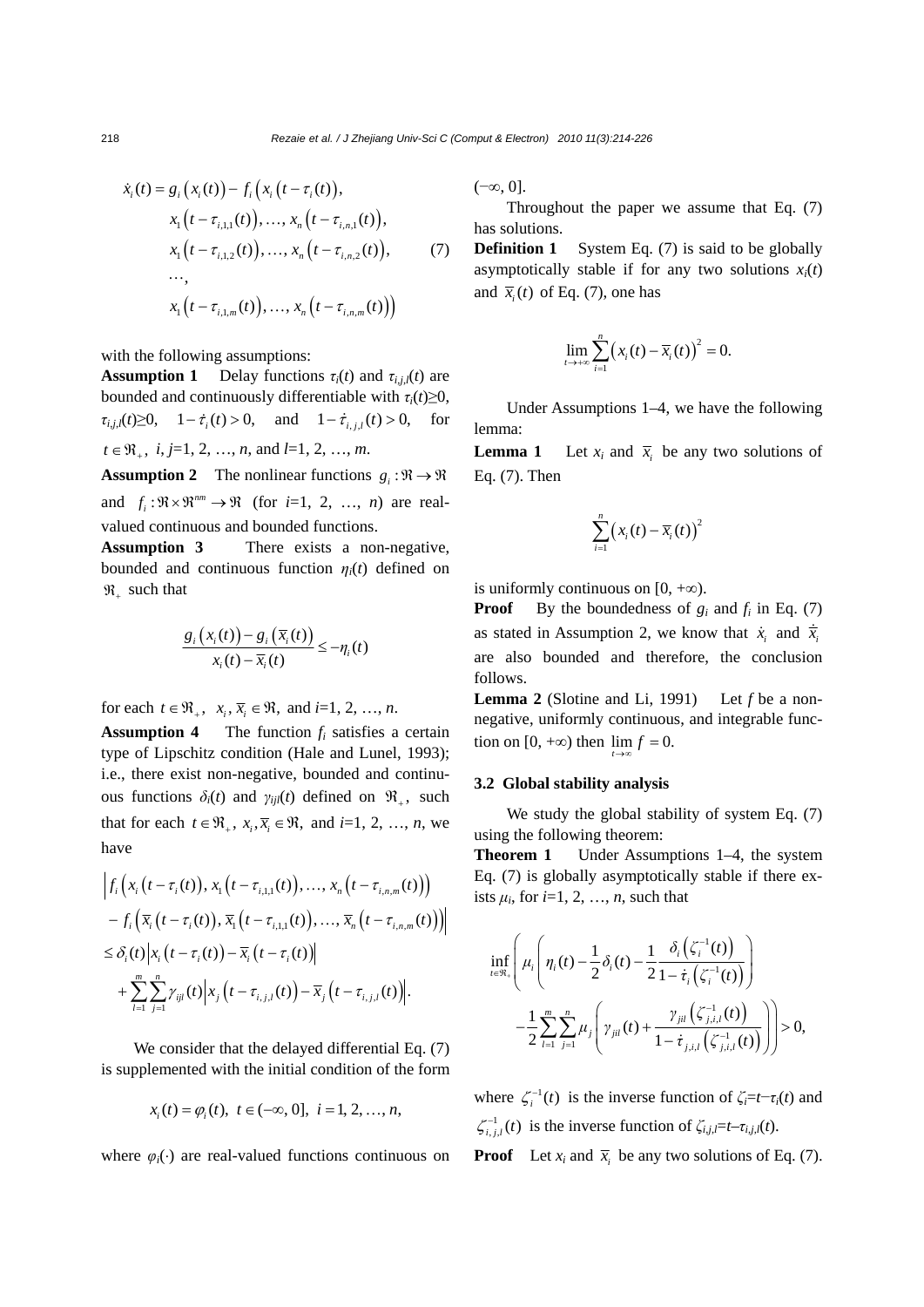Consider the Lyapunov function *V*(*t*) defined by

$$
V(t) = \sum_{i=1}^{n} \mu_i \cdot \left( \frac{1}{2} \left( x_i(t) - \overline{x}_i(t) \right)^2 + \frac{1}{2} \int_{\theta = t - \tau_i(t)}^t \frac{\delta_i(\zeta_i^{-1}(\theta))}{1 - \dot{\tau}_i(\zeta_i^{-1}(\theta))} \left( x_i(\theta) - \overline{x}_i(\theta) \right)^2 d\theta + \frac{1}{2} \sum_{l=1}^{m} \sum_{j=1}^{n} \int_{\theta = t - \tau_{i,j,l}(t)}^t \frac{\gamma_{ijl} \left( \zeta_{i,j,l}^{-1}(\theta) \right)}{1 - \dot{\tau}_{i,j,l} \left( \zeta_{i,j,l}^{-1}(\theta) \right)} \cdot \left( x_j(\theta) - \overline{x}_j(\theta) \right)^2 d\theta \right)
$$

for *t*≥0. Considering Assumption 1, one can easily show that  $V(0)$  < + $\infty$ .

Calculating the derivative of  $V(t)$ , and using Assumption 4, we can obtain

$$
\dot{V}(t) \leq \sum_{i=1}^{n} \mu_{i} \Biggl( \Biggl( g_{i} \Bigl( x_{i}(t) \Bigr) - g_{i} \Bigl( \overline{x}_{i}(t) \Bigr) \Bigl( x_{i}(t) - \overline{x}_{i}(t) \Bigr) \n+ \delta_{i}(t) \Biggl| x_{i} \Bigl( t - \tau_{i}(t) \Bigr) - \overline{x}_{i} \Bigl( t - \tau_{i}(t) \Bigr) \Bigl( x_{i}(t) - \overline{x}_{i}(t) \Bigr) \n+ \sum_{l=1}^{m} \sum_{j=1}^{n} \gamma_{ijl}(t) \Biggl| x_{j} \Bigl( t - \tau_{i,j,l}(t) \Bigr) - \overline{x}_{j} \Bigl( t - \tau_{i,j,l}(t) \Bigr) \Biggr| \n\cdot \Bigl( x_{i}(t) - \overline{x}_{i}(t) \Bigr) + \frac{1}{2} \frac{\delta_{i} \Bigl( \zeta_{i}^{-1}(t) \Bigr)}{1 - \dot{\tau}_{i} \Bigl( \zeta_{i}^{-1}(t) \Bigr)} \Bigl( x_{i}(t) - \overline{x}_{i}(t) \Bigr)^{2} \n- \frac{1}{2} \delta_{i}(t) \Bigl( x_{i} \Bigl( t - \tau_{i}(t) \Bigr) - \overline{x}_{i} \Bigl( t - \tau_{i}(t) \Bigr) \Bigr)^{2} \n+ \frac{1}{2} \sum_{l=1}^{m} \sum_{j=1}^{n} \frac{\gamma_{ijl} \Bigl( \zeta_{i,j,l}^{-1}(t) \Bigr)}{1 - \dot{\tau}_{i,j,l} \Bigl( \zeta_{i,j,l}^{-1}(t) \Bigr)} \Bigl( x_{j}(t) - \overline{x}_{j}(t) \Bigr)^{2} \n- \frac{1}{2} \sum_{l=1}^{m} \sum_{j=1}^{n} \gamma_{ijl}(t) \Bigl( x_{j} \Bigl( t - \tau_{i,j,l}(t) \Bigr) - \overline{x}_{j} \Bigl( t - \tau_{i,j,l}(t) \Bigr) \Bigr)^{2} \Biggr).
$$

Using the inequality  $2ab \le a^2 + b^2$ , we have

$$
\dot{V}(t) \leq \sum_{i=1}^{n} \mu_{i} \Biggl( \Biggl( g_{i} \Bigl( x_{i}(t) \Bigr) - g_{i} \Bigl( \overline{x}_{i}(t) \Bigr) \Bigr) \Bigl( x_{i}(t) - \overline{x}_{i}(t) \Bigr) \n+ \frac{1}{2} \delta_{i}(t) \Bigl( x_{i}(t) - \overline{x}_{i}(t) \Bigr)^{2} + \frac{1}{2} \sum_{l=1}^{m} \sum_{j=1}^{n} \gamma_{ijl}(t) \Bigl( x_{j}(t) - \overline{x}_{j}(t) \Bigr)^{2} \n+ \frac{1}{2} \frac{\delta_{i} \Bigl( \zeta_{i}^{-1}(t) \Bigr)}{1 - \dot{\tau}_{i} \Bigl( \zeta_{i}^{-1}(t) \Bigr)} \Bigl( x_{i}(t) - \overline{x}_{i}(t) \Bigr)^{2} \n+ \frac{1}{2} \sum_{l=1}^{m} \sum_{j=1}^{n} \frac{\gamma_{ijl} \Bigl( \zeta_{i,j,l}^{-1}(t) \Bigr)}{1 - \dot{\tau}_{i,j,l} \Bigl( \zeta_{i,j,l}^{-1}(t) \Bigr)} \Bigl( x_{j}(t) - \overline{x}_{j}(t) \Bigr)^{2} \Biggr).
$$

Thus,

$$
\dot{V}(t) \leq \sum_{i=1}^{n} \left( \left( -\mu_{i} \eta_{i}(t) + \frac{1}{2} \mu_{i} \delta_{i}(t) \frac{1}{2} \frac{\mu_{i} \delta_{i} \left( \zeta_{i}^{-1}(t) \right)}{1 - \dot{\tau}_{i} \left( \zeta_{i}^{-1}(t) \right)} \right) \cdot \left( x_{i}(t) - \overline{x}_{i}(t) \right)^{2} + \frac{1}{2} \sum_{l=1}^{m} \sum_{j=1}^{n} \mu_{j} \gamma_{jil}(t) \left( x_{i}(t) - \overline{x}_{i}(t) \right)^{2} \cdot \left( \frac{1}{2} \sum_{l=1}^{m} \sum_{j=1}^{n} \frac{\mu_{j} \gamma_{jil} \left( \zeta_{j,i,l}^{-1}(t) \right)}{1 - \dot{\tau}_{j,i,l} \left( \zeta_{j,i,l}^{-1}(t) \right)} \left( x_{i}(t) - \overline{x}_{i}(t) \right)^{2} \right) \cdot \sum_{i=1}^{n} \left( -\mu_{i} \eta_{i}(t) + \frac{1}{2} \mu_{i} \delta_{i}(t) + \frac{1}{2} \frac{\mu_{i} \delta_{i} \left( \zeta_{i}^{-1}(t) \right)}{1 - \dot{\tau}_{i} \left( \zeta_{i}^{-1}(t) \right)} \right) \cdot \left( x_{i}(t) - \overline{x}_{i}(t) \right)^{2} \cdot \sum_{l=1}^{m} \sum_{j=1}^{n} \mu_{j} \gamma_{jil}(t) + \frac{\mu_{j} \gamma_{jil} \left( \zeta_{j,i,l}^{-1}(t) \right)}{1 - \dot{\tau}_{j,i,l} \left( \zeta_{j,i,l}^{-1}(t) \right)} \cdot \left( x_{i}(t) - \overline{x}_{i}(t) \right)^{2} .
$$

Now, let

$$
c_1 = \min_{1 \le i \le n} \inf_{t \in \mathfrak{N}_+} \left( \mu_i \left( \eta_i(t) - \frac{1}{2} \delta_i(t) - \frac{1}{2} \frac{\delta_i(\zeta_i^{-1}(t))}{1 - \dot{\tau}_i(\zeta_i^{-1}(t))} \right) - \frac{1}{2} \sum_{l=1}^m \sum_{j=1}^n \mu_j \left( \gamma_{jil}(t) + \frac{\gamma_{jil}(\zeta_{j, i,l}(t))}{1 - \dot{\tau}_{j, i,l}(\zeta_{j, i,l}(t))} \right) \right) > 0.
$$

Then, the above estimate leads to

$$
\dot{V}(t) \le -c_1 \sum_{i=1}^{n} (x_i(t) - \overline{x}_i(t))^2.
$$
 (8)

Integrating both sides of Eq. (8) with respect to *t* gives

$$
V(t) + c_1 \int_0^t \sum_{i=1}^n \left( x_i(\theta) - \overline{x}_i(\theta) \right)^2 d\theta \le V(0) < +\infty, t \ge 0,
$$

which implies  $\sum_{i=1}^{n} (x_i(t) - \overline{x}_i(t))^2 \in L^1$ 1  $\sum_{i=1}^{n} (x_i(t) - \overline{x}_i(t))^2 \in L^1[0, +\infty).$  $\sum_{i=1}$   $\left(\lambda_i(t) - \lambda_i\right)$  $x_i(t) - \overline{x}_i(t)$ <sup>2</sup>  $\in L$  $\sum_{i=1} (x_i(t) - \overline{x}_i(t))^2 \in L^1[0, +\infty]$ 

However, by Lemmas 1 and 2 we can conclude that

$$
\lim_{t\to+\infty}\sum_{i=1}^n\bigl(x_i(t)-\overline{x}_i(t)\bigr)^2=0,
$$

which proves that system Eq. (7) is globally asymptotically stable.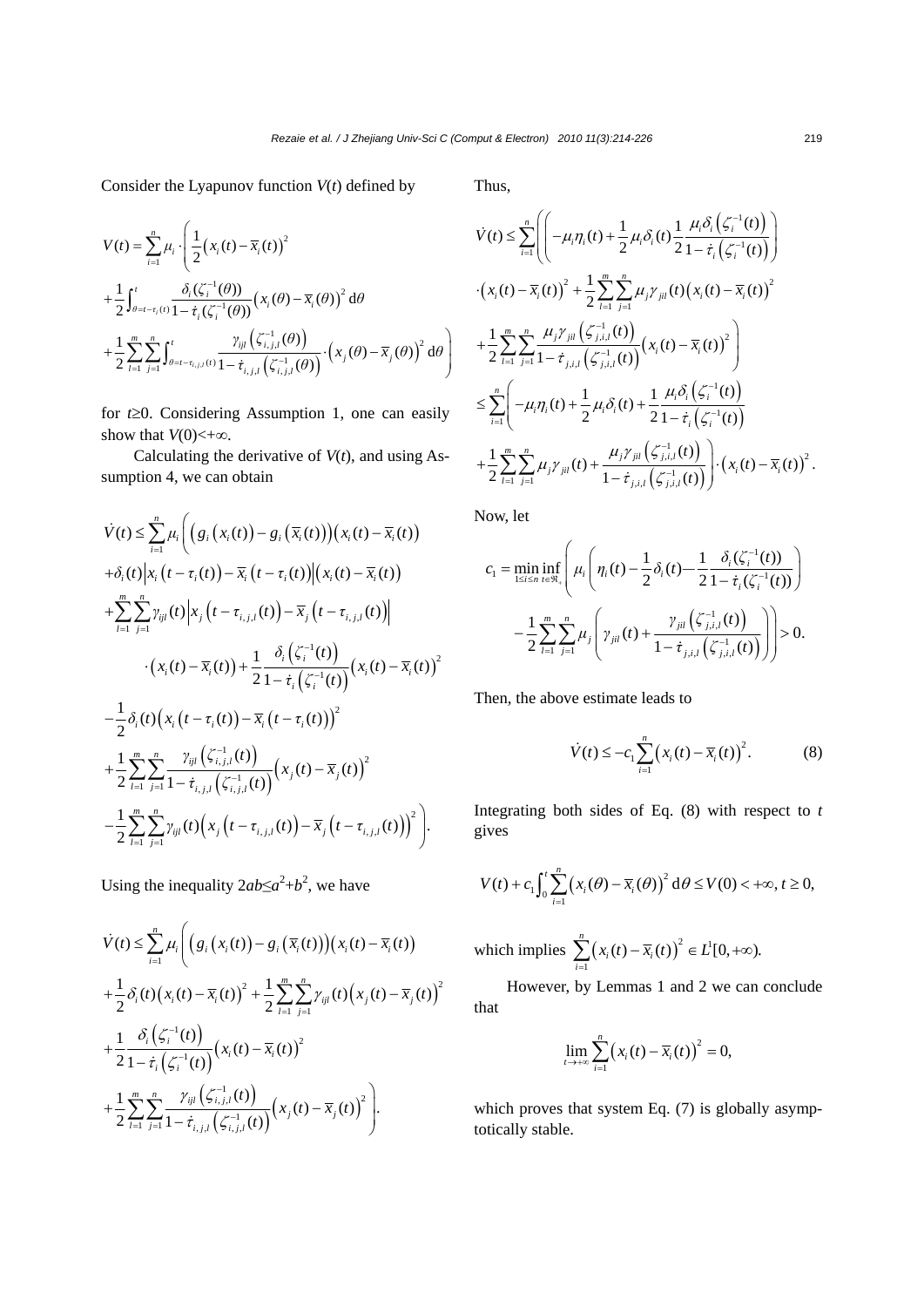#### **4 Application to a congestion control system**

In this section, we determine the global stability condition for the network congestion control system described by Eq. (6). We construct a Lyapunov function satisfying the stability condition of Theorem 1 for this system. First, we prove that each of flows  $x_i(t)$  in Eq. (6) has strictly positive upper and lower bounds. We define the upper bound on  $b_l$  as  $B_i = \max_{l \in r_i} b_l = \max_{l \in L} R_{li} b_l$ .  $i \in r_i$ 

**Proposition 1** Suppose that the network model in Eq. (6) has a nonzero initial condition  $\varphi_i$  for all *i* and that the constant  $\gamma$  satisfies  $\max_{\theta \in [-r,0]} |\varphi_i(\theta)| \leq x_i^* e^{\gamma}$  for each *i*. If  $a_i > B_i + 1$ , then each of the flows  $x_i$  satisfies  $x_i^* e^{-\gamma} \leq x_i(t) \leq x_i^* e^{\gamma}$  for all time  $t \geq -r$ .

**Proof** We will prove this by contradiction. Note from the initial condition that the bound on  $x_i(t)$ holds in the interval [−*r*, 0] for all *i*. Suppose that some flow  $x_i$  violates the inequality on the interval (0, ∞). Then, by continuity of the functions  $x_i(t)$  and their derivatives, there must exist a time *t*≥0 such that:

1. For each *i*, the inequality  $x_i^* e^{-\gamma} \leq x_i(t) \leq x_i^* e^{\gamma}$ holds on [−*r*, *t*].

2. At time *t*, one of the following conditions holds:

$$
x_{i}(t) = x_{i}^{*}e^{\gamma}, \ \dot{x}_{i}(t) > 0, \tag{9}
$$

$$
x_j(t) = x_j^* e^{-\gamma}, \ \dot{x}_j(t) > 0. \tag{10}
$$

We will show that this leads to a contradiction. Suppose that Eq. (9) holds. Then

$$
x_j(t) = x_j^* e^{\gamma}, \dot{x}_j(t) > 0.
$$

But from Eq. (6), we have

$$
\dot{x}_j(t) \le \kappa_j \left( \frac{1}{x_j^{*a_j} e^{a_j t}} - x_j \left( t - \tau_j(t) \right) \cdot \sum_{l \in L} R_{lj} \left( \sum_{i \in S} R_{li} x_j \left( t - \tau_{j,i,l}(t) \right) / c_l \right)^{b_l} \right).
$$

From condition 1, we have

$$
\dot{x}_j(t) \leq \kappa_j \left( \frac{1}{x_j^{*a_j} e^{a_j \gamma}} - x_j^* e^{-\gamma} \sum_{l \in L} R_{lj} \left( \sum_{i \in S} \frac{R_{li} x_i^* e^{-\gamma}}{c_l} \right)^{b_l} \right).
$$

We know that the equilibrium point satisfies

$$
\sum_{l \in L} R_{lj} \left( \sum_{i \in S} R_{li} x_i^* / c_l \right)^{b_l} = \frac{1}{(x_j^*)^{a_j+1}}.
$$

Thus, for  $a_i > B_i + 1$ , we have

$$
\dot{x}_j(t) \le \frac{K_j}{x_j^{*_{a_j}}} (e^{-a_j \gamma} - e^{-\gamma} e^{-B_j \gamma}) < 0.
$$

Thus, Eq. (9) cannot hold. Similarly, we can show that a contradiction arises when Eq. (10) holds. Hence, we conclude that no such time exists and thus the sought bounds must be valid for all flows for all time.

In practice, an upper bound on  $x_i(t)$  results from a physical limitation such as finite receiver buffer size. This is to prevent packet losses at the receiver buffer, as packets are lost because of buffer overflow when the sender transmits packets at a rate faster than the receiver can process them. In addition, a lower bound results from the fact that the source needs to probe the congestion level of the network by continually transmitting packets.

Owing to the complexity of this model, we first study the case of homogeneous sources with a timevarying delay.

#### **4.1 Homogeneous network**

First, consider the following equation as a model of a single source/link network:

$$
\dot{x}(t) = \kappa \Big( x(t)U'\big(x(t)\big) - x\big(t - \tau(t)\big)p\big(x\big(t - \tau(t)\big)\big)\Big).
$$
\n(11)

Let the utility function be  $U(x) = -1/(ax^a)$  and the price function be  $p(x)=(x/c)^b$ , where *a* and *b* are positive parameters of utility and price functions, respectively. We can rewrite Eq. (11) as

$$
\dot{x}(t) = \kappa \left( 1 / \, x(t)^a - x \left( t - \tau(t) \right)^{b+1} / c^b \right). \tag{12}
$$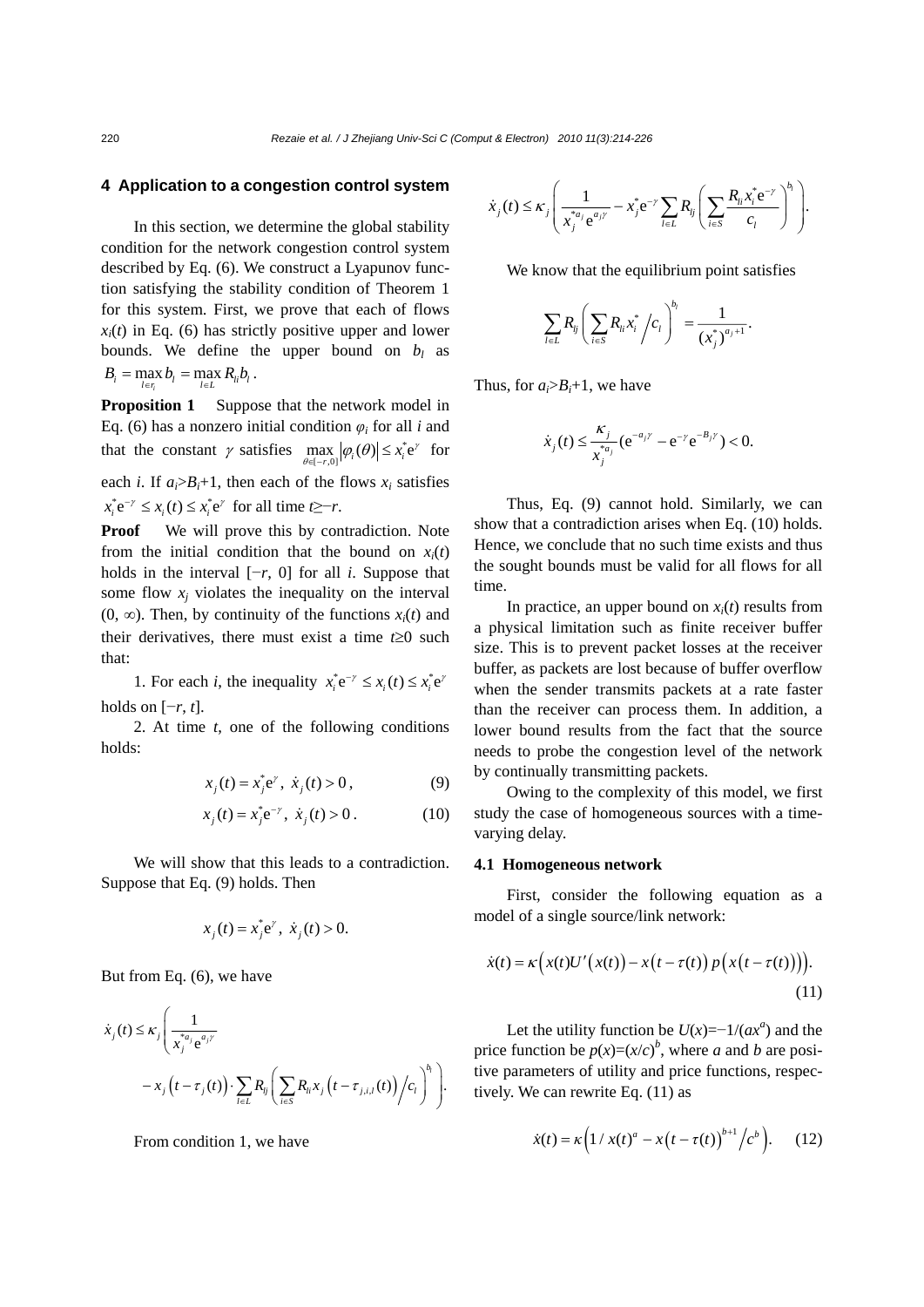Suppose that there exists a constant  $\gamma$  satisfying \*  $\max_{\theta \in [-r,0]} |\varphi(\theta)| \leq x^* e^{\gamma}$ . Applying Theorem 1, we obtain the following corollary:

**Corollary 1** If  $a > b+1$ ,  $\tau(t) \ge 0$  for  $t \ge 0$ , and  $\inf_{t \in \mathbb{R}_+} \left( \frac{1 - \dot{\tau}(t)}{1 - \dot{\tau}(t) / 2} \right) > e^{2a\gamma}, \text{ then the system}$ 

Eq. (12) is globally asymptotically stable.

**Proof** Since  $a > b+1$ , according to Proposition 1, *x*(*t*) is bounded for *t*≥−*r*; i.e.,  $x^*e^{-y} \leq x(t) \leq x^*e^y$ , for *t*≥−*r*. Therefore, defining  $y(t)=x(t-\tau(t))$ ,  $g(x)=k/x^a$ , and  $f(y)=\kappa y^{b+1}/c^b$ , Assumption 2 holds. Assuming  $\bar{x}$  < *x* and according to the mean value theorem, there exists an  $\varepsilon \in (\overline{x},x)$  such that

$$
\frac{g(x) - g(\bar{x})}{x - \bar{x}} = g'(\varepsilon) = -\kappa a \varepsilon^{-(a+1)}
$$
  
< 
$$
< -\kappa a x^{-(a+1)} \le -\kappa a (x^*)^{-(a+1)} e^{-(2a+1)\gamma} e^{a\gamma}.
$$

Also, assuming  $\overline{y} < y$  and according to the mean value theorem, there exists a  $\rho \in (\bar{y}, y)$  such that

$$
\frac{f(y) - f(\overline{y})}{y - \overline{y}} = f'(\rho) = \kappa (b + 1)(\rho / c)^b
$$
  

$$
< \kappa (b + 1)(y / c)^b \le \kappa (b + 1)(x^* / c)^b e^{b^b}.
$$

Thus, Assumptions 3 and 4 hold. Defining *η*(*t*)=  $\kappa a(x^*)^{-(a+1)}e^{-(2a+1)\gamma}e^{ay}$  and  $\delta(t)=\kappa(b+1)(x^*/c)^b e^{by}$ , if  $\inf_{t \in \mathbb{R}_+} \left( \frac{1 - \dot{\tau}(t)}{1 - \dot{\tau}(t) / 2} \right) > e^{2a\gamma}, \text{ we have}$ 

$$
\inf_{t \in \mathfrak{R}_{+}} \left( \eta(t) - \frac{1}{2} \delta(t) - \frac{1}{2} \frac{\delta(\xi^{-1}(t))}{1 - i(\xi^{-1}(t))} \right)
$$
\n
$$
= \inf_{t \in \mathfrak{R}_{+}} \left( \kappa \left( a(x^*)^{-(a+1)} e^{-(2a\gamma + \gamma)} e^{a\gamma} - \frac{1}{2} (b+1) \left( \frac{x^*}{c} \right)^b e^{b\gamma} - \frac{1}{2} \frac{(b+1)(x^*/c)^b e^{b\gamma}}{1 - i(\xi^{-1}(t))} \right) \right)
$$
\n
$$
= \inf_{t \in \mathfrak{R}_{+}} \left( \kappa(x^*)^{-(a+1)} e^{-\gamma} - \frac{\left( \frac{1}{2} \delta(t) - \frac{1}{2} \right)^b e^{(-t+1)\gamma}}{1 - i(\xi^{-1}(t))} \right) \left( \frac{1 - i(\xi^{-1}(t))/2}{1 - i(\xi^{-1}(t))} \right) \right) > 0.
$$

Thus, according to Theorem 1, the system Eq. (12) is globally asymptotically stable.

Now, let us consider a multi-source/link ratebased congestion control system with a time-varying delay given by

$$
\dot{x}_i(t) = \kappa_i \left( x_i(t) U_i'(x_i(t)) - x_i(t - \tau(t)) \right)
$$
  
 
$$
\cdot \sum_{l \in L} R_{li} p_l \left( \sum_{j \in S} R_{lj} x_j(t - \tau(t)) \right) \right).
$$
 (13)

Let the utility function be of the form  $U_i(x_i) = -1/(ax_i^{a_i})$  and the price function be  $p_l(y_l) = (y_l / c_l)^{b_l}$ , where  $a_i$  and  $b_i$  are the parameters of utility and price functions, respectively. Therefore,

$$
\dot{x}_i(t) = \kappa_i \left( \frac{1}{x_i(t)^{a_i}} - x_i \left( t - \tau(t) \right) \right)
$$
\n
$$
\sum_{l \in L} R_{li} \left( \sum_{j \in S} R_{lj} x_j \left( t - \tau(t) \right) / c_l \right)^{b_l} \right). \tag{14}
$$

Similarly, suppose that there exists a constant *γ* satisfying  $\max_{\theta \in [-r,0]} |\varphi_i(\theta)| \leq x_i^* e^{\gamma}$ , for each *i*.

In addition, we define

$$
R_i = \max_{l \in r_i} \sum_{j \in S} R_{lj} = \max_{l \in L} R_{li} \left( \sum_{j \in S} R_{lj} \right),
$$
  

$$
F_{li} = \left( R_{li} / c_l^{b_l} \right) \left( \sum_{j \in S} R_{lj} \rho_j \right)^{b_l - 1}.
$$

By applying Theorem 1, we obtain the following corollary:

**Corollary 2** Let  $a_i > B_i + 1$ ,  $\tau(t) \ge 0$ ,  $1 - \dot{\tau}(t) > 0$ , for *i*=1, 2, …, *n*, and *t*≥0. The system Eq. (14) is globally asymptotically stable, if

$$
\inf_{t \in \mathfrak{N}_+} \left( \sum_{i=1}^n \mu_i \left( \kappa_i (x_i^*)^{-(a_i+1)} \left( a_i e^{-(a_i+1)\gamma} - e^{B_i \gamma} \frac{1 - \dot{\tau}(\zeta^{-1}(t))/2}{1 - \dot{\tau}(\zeta^{-1}(t))} \right) \right) - \sum_{l=1}^m \sum_{j=1}^n \left( \mu_j \kappa_j B_j R_j x_j^* F_{lj} e^{B_j \gamma} \frac{1 - \dot{\tau}(\zeta^{-1}(t))/2}{1 - \dot{\tau}(\zeta^{-1}(t))} \right) \right) > 0.
$$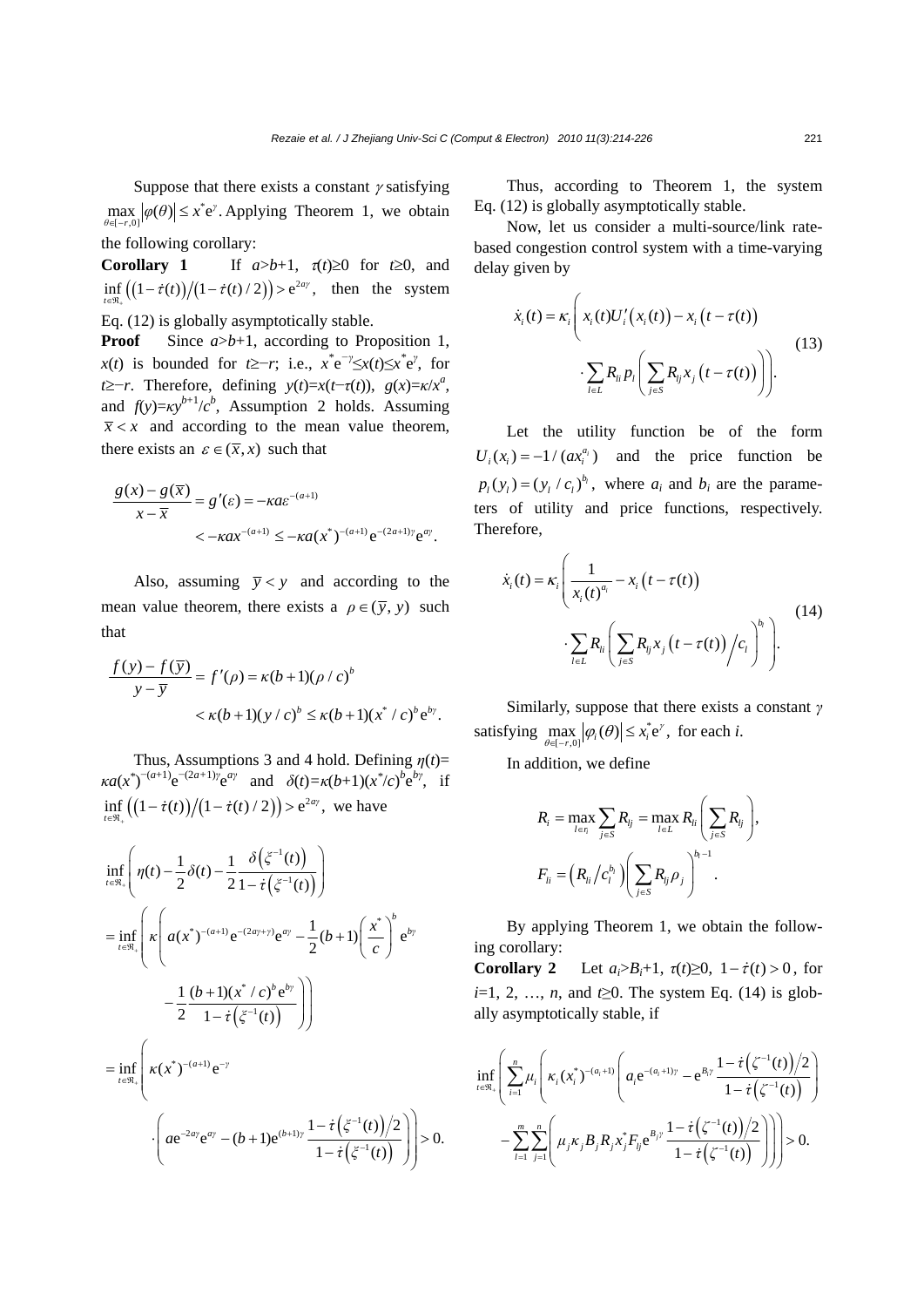**Proof** Suppose that  $g_i(x_i) = \kappa_i / x_i^{a_i}$  and

$$
f_i(y_1, y_2, ..., y_n) = \kappa_i y_i \sum_{l \in L} R_{li} \left( \left( \sum_{j \in S} R_{lj} y_j \right) / c_l \right)^{b_l},
$$

where *y<sub>i</sub>*=  $x_i(t-\tau(t))$ , for *i*=1, 2, ..., *n*, and *t*≥0. As  $a_i > B_i + 1$ , according to Proposition 1,  $x_i(t)$  is bounded; i.e.,  $x_i^* e^{-\gamma} \le x_i(t) \le x_i^* e^{\gamma}$  for *i*=1, 2, …, *n* and *t*≥−*r*. Therefore, Assumption 2 holds. Assuming  $\bar{x} < x_i$ , for  $i=1, 2, ..., n$ , and according to the mean value theorem, there exists an  $\varepsilon_i \in (\overline{x}_i, x_i)$  such that

$$
\frac{g_i(x_i) - g_i(\overline{x}_i)}{x_i - \overline{x}_i} = \frac{dg_i}{dx_i} \cdot \varepsilon_i = -\kappa_i a_i \varepsilon_i^{-(a_i+1)}
$$
  
< 
$$
< -\kappa_i a_i x_i^{-(a_i+1)} < -\kappa_i a_i (x_i^*)^{-(a_i+1)} e^{-(a_i+1)\gamma}.
$$

Also, there exist  $\rho_i \in (\overline{y}_i, y_i)$ , for *i*=1, 2, …, *n*, such that

$$
\begin{split}\n&\left|f_i(y_1, y_2, \ldots, y_n) - f_i(\overline{y}_1, \overline{y}_2, \ldots, \overline{y}_n)\right| \\
&= \sum_{j \in S} \frac{df_i}{dx_j} (\rho_1, \rho_2, \ldots, \rho_n) \Big| y_j - \overline{y}_j \Big| \\
&\leq \kappa_i \sum_{l \in L} \left( \frac{R_{li}}{c_l^{b_l}} \left( \sum_{k \in S} R_{lk} \rho_k \right)^{b_l} \right) \Big| y_i - \overline{y}_i \Big| \\
&+ \sum_{j \in S} \left( \kappa_i B_i \rho_i \sum_{l \in L} R_{lj} \frac{R_{li}}{c_l^{b_l}} \left( \sum_{k \in S} R_{lk} \rho_k \right)^{b_l - 1} \Big| y_j - \overline{y}_j \Big| \right) \\
&\leq \kappa_i e^{B_i \gamma} \left( (x_i^*)^{-(a_i + 1)} \Big| y_i - \overline{y}_i \Big| + B_i R_i x_i^* \sum_{l \in L} \sum_{j \in S} F_{li} \Big| y_j - \overline{y}_j \Big| \right).\n\end{split}
$$

Thus, Assumptions 3 and 4 hold. Defining  $\eta_i(t)$  $= \kappa_i a_i (x_i^*)^{-(a_i+1)} e^{-(a_i+1)\gamma}, \quad \delta_i(t) = \kappa_i (x_i^*)^{-(a_i+1)} e^{B_i\gamma}, \text{ and}$  $\gamma_{ijl}(t) = \kappa_i B_i R_i x_i^* F_{li} e^{B_i \gamma}$ , we have

$$
\inf_{t \in \mathfrak{R}_{+}} \left( \sum_{i=1}^{n} \left( \mu_{i} \left( \eta_{i}(t) - \frac{1}{2} \delta_{i}(t) - \frac{1}{2} \frac{\delta_{i} \left( \zeta^{-1}(t) \right)}{1 - \dot{\tau} \left( \zeta^{-1}(t) \right)} \right) - \frac{1}{2} \sum_{l=1}^{m} \sum_{j=1}^{n} \mu_{j} \left( \gamma_{jil}(t) + \frac{\gamma_{jil} \left( \zeta^{-1}(t) \right)}{1 - \dot{\tau} \left( \zeta^{-1}(t) \right)} \right) \right) \right)
$$
\n
$$
= \inf_{t \in \mathfrak{R}_{+}} \left( \sum_{i=1}^{n} \mu_{i} \left( \kappa_{i} (x_{i}^{*})^{-(a_{i}+1)} \left( a_{i} e^{-(a_{i}+1)\gamma} - e^{B_{i}\gamma} \frac{1 - \dot{\tau} \left( \zeta^{-1}(t) \right) \right/2}{1 - \dot{\tau} \left( \zeta^{-1}(t) \right)} \right)
$$

$$
-\sum_{l=1}^m \sum_{j=1}^n \left( \mu_j \kappa_j B_j R_j x_j^* F_{lj} e^{B_j \gamma} \frac{1-\dot{\tau}(\zeta^{-1}(t))/2}{1-\dot{\tau}(\zeta^{-1}(t))} \right) \geq 0.
$$

Thus, according to Theorem 1, the system Eq. (14) is globally asymptotically stable.

## **4.2 Heterogeneous network**

Consider the general form of a rate-based congestion control system for a network with multisource multi-link topology and time-varying delays, as described by Eq. (6). As in the case of a homogeneous network, we assume that there exists a constant *γ* satisfying  $\max_{\theta \in [-r,0]} |\varphi_i(\theta)| \leq x_i^* e^{\gamma}$  for each *i*.

Applying Theorem 1, we have the following corollary:

**Corollary 3** Let  $a_i > B_i + 1$ ,  $\tau_i(t) \geq 0$ ,  $\tau_{i,j,l}(t) \geq 0$ ,  $1 - \dot{\tau}_i(t)$  $> 0$ ,  $1 - \dot{\tau}_{i,i,l}$  (*t*)  $> 0$ , for *i*, *j*=1, 2, …, *n*, *l*=1, 2, …, *m*, and *t*≥0. The system Eq. (6) is globally asymptotically stable, if

$$
\inf_{t \in \mathbb{R}_+} \left( \sum_{i=1}^n \left( \mu_i \kappa_i (x_i^*)^{-(a_i+1)} \left( a_i e^{-(a_i+1)\gamma} - e^{B_i \gamma} \frac{1 - \dot{\tau}_i \left( \zeta_i^{-1}(t) \right) \right/2}{1 - \dot{\tau}_i \left( \zeta_i^{-1}(t) \right)} \right) - \sum_{i=1}^m \sum_{j=1}^n \left( \mu_j \kappa_j B_j R_j F_{ij} x_j^* e^{B_j \gamma} \frac{1 - \dot{\tau}_{j,i,l} \left( \zeta_{j,i,l}^{-1}(t) \right) \right/2}{1 - \dot{\tau}_{j,i,l} \left( \zeta_{j,i,l}^{-1}(t) \right)} \right) \right) > 0.
$$

**Proof** The proof is similar to the proof of Corollary 2. Suppose that  $g_i(x_i) = \frac{\kappa_i}{x_i^{a_i}}$  $g_i(x_i) = \frac{K_i}{x_i^{a_i}}$  and

$$
f_i(z_{i11}, z_{i12}, \ldots, z_{imn}) = \kappa_i y_i \sum_{l \in L} R_l \left( \frac{1}{c_l} \sum_{j \in S} R_{lj} z_{ijl} \right)^{b_l},
$$

where  $y_i = x_i(t - \tau_i(t))$ ,  $z_{ij} = x_j(t - \tau_{i,j,l}(t))$ , for  $i, j = 1, 2, ..., n$ , *l*=1, 2, …, *m* and *t*≥0. As  $a_i > B_i + 1$ , according to Proposition 1,  $x_i(t)$  is bounded; i.e.,  $x_i^* e^{-\gamma} \le x_i(t)$  $\leq x_i^* e^{\gamma}$  for *i*=1, 2, …, *n* and *t*≥−*r*. Therefore, Assumption 2 holds. Assuming  $\bar{x} < x_i$ , for *i*=1, 2, …, *n*, and according to the mean value theorem, there exists an  $\varepsilon_i \in (\overline{x}_i, x_i)$  such that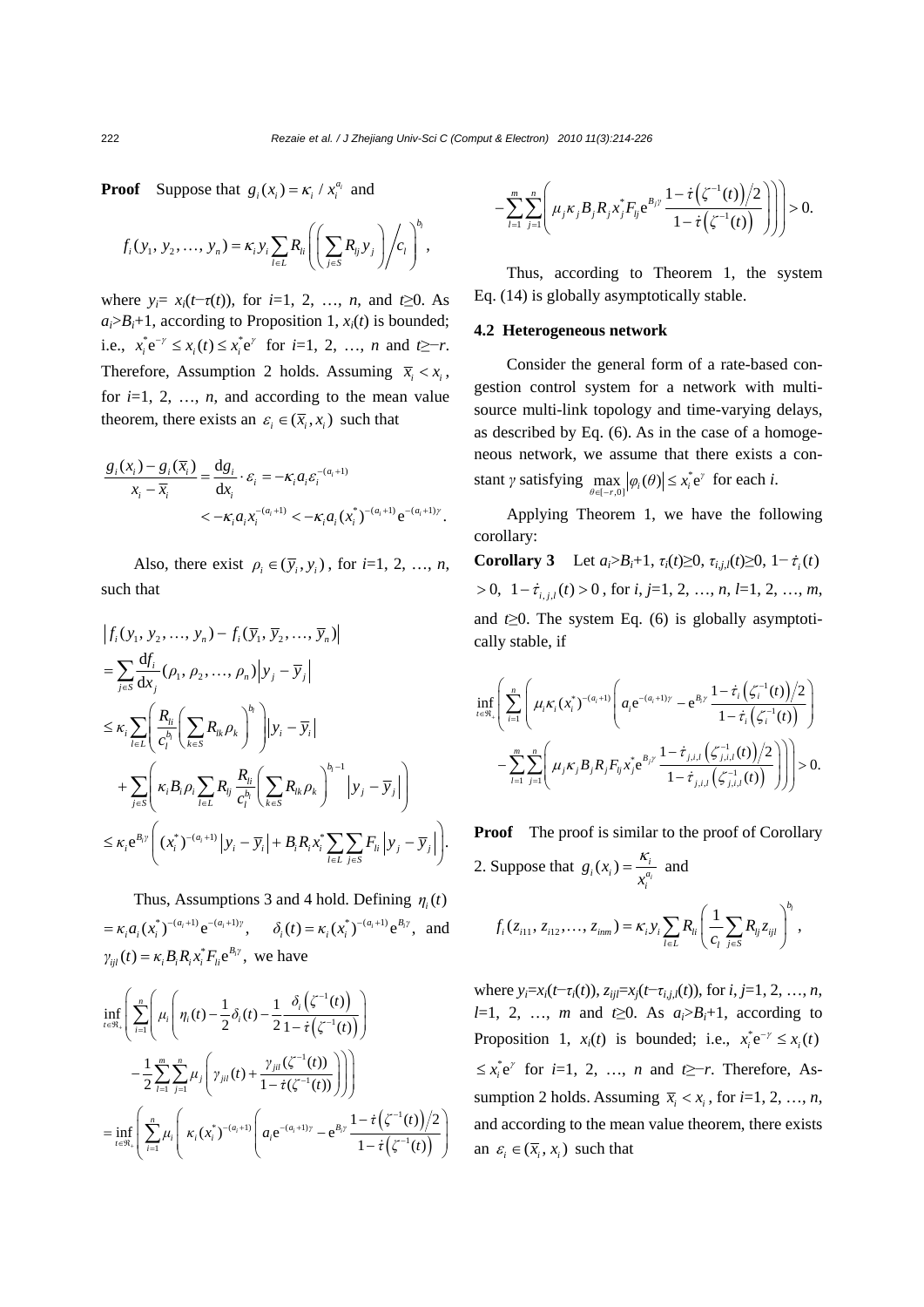$$
\frac{g_i(x_i) - g_i(\overline{x}_i)}{x_i - \overline{x}_i} = \frac{dg_i}{dx_i} \cdot \varepsilon_i = -\kappa_i a_i \varepsilon_i^{-(a_i+1)} < -\kappa_i a_i x_i^{-(a_i+1)}
$$
  
< 
$$
< -\kappa_i a_i (x_i^*)^{-(a_i+1)} e^{-(a_i+1)t}.
$$

In addition, there exist  $\rho_i \in (\bar{y}_i, y_i)$  and  $\rho_{\textit{ii}} \in (\overline{z}_{\textit{ii}}^{\phantom{\dagger}}, z_{\textit{ii}}^{\phantom{\dagger}})$  such that

$$
\begin{split}\n&\left|f_i(y_i, z_{i11}, \ldots, z_{inm}) - f_i(\overline{y}_i, \overline{z}_{i11}, \ldots, \overline{z}_{inm})\right| \\
&= \frac{df_i}{dy_i}(\rho_i, \rho_{i11}, \ldots, \rho_{inm})\left|y_i - \overline{y}_i\right| \\
&+ \sum_{j \in S} \sum_{l \in L} \frac{df_i}{dz_{ijl}}(\rho_i, \rho_{i11}, \ldots, \rho_{inm})\left|z_{ijl} - \overline{z}_{ijl}\right| \\
&\leq \kappa_i \sum_{l \in L} \left(\frac{R_{li}}{c_l^{b_l}}\right) \left(\sum_{j \in S} R_{lj} \rho_{ijl}\right)^{b_l} \left|y_i - \overline{y}_i\right| \\
&+ \kappa_i B_i \rho_i \sum_{l \in L} \sum_{j \in S} \left(\frac{R_{li}}{c_l^{b_l}}\right) R_{lj} \left(\sum_{k \in S} R_{lk} \rho_{ikl}\right)^{b_l - 1} \left|z_{ijl} - \overline{z}_{ijl}\right| \\
&\leq \kappa_i e^{B_i y} x_i^{*-(a_i+1)} \left|y_i - \overline{y}_i\right| \\
&+ \kappa_i e^{B_i y} B_i x_i^* \sum_{l \in L} \left(\frac{R_{li}}{c_l^{b_l}}\right) \left(\sum_{k \in S} R_{lk} \rho_{ikl}\right)^{b_l - 1} \sum_{j \in S} \left(R_{lj} \left|z_{ijl} - \overline{z}_{ijl}\right|\right) \\
&\leq \kappa_i e^{B_i y} \left(x_i^{*-(a_i+1)} \left|y_i - \overline{y}_i\right| + B_i R_i x_i^* \sum_{l \in L} \sum_{j \in S} F_{li} \left|z_{ijl} - \overline{z}_{ijl}\right|\right).\n\end{split}
$$

Thus, Assumptions 3 and 4 hold. Defining  $\eta_i(t) = \kappa_i a_i x_i^{* - (a_i + 1)} e^{-(a_i + 1)\gamma}, \quad \delta_i(t) = \kappa_i x_i^{* - (a_i + 1)} e^{B_i \gamma}, \quad \text{and}$  $\gamma_{ijl}(t) = \kappa_i B_i R_i x_i^* F_{li} e^{B_i \gamma}$ , we have

$$
\begin{split}\n&\inf_{t\in\mathfrak{R}_{+}}\left[\sum_{i=1}^{n}\left(\mu_{i}\left(\eta_{i}(t)-\frac{1}{2}\delta_{i}(t)-\frac{1}{2}\frac{\delta_{i}\left(\zeta_{i}^{-1}(t)\right)}{1-\dot{\tau}_{i}\left(\zeta_{i}^{-1}(t)\right)}\right)\right.\\
&\left.-\frac{1}{2}\sum_{l=1}^{m}\sum_{j=1}^{n}\mu_{j}\left(\gamma_{jil}(t)+\frac{\gamma_{jil}\left(\zeta_{j, i,l}^{-1}(t)\right)}{1-\dot{\tau}_{j, i,l}\left(\zeta_{j, i,l}^{-1}(t)\right)}\right)\right]\n\end{split}
$$
\n
$$
=\inf_{t\in\mathfrak{R}_{+}}\left[\sum_{i=1}^{n}\left(\mu_{i}\kappa_{i}(x_{i}^{*})^{-(a_{i}+1)}\left(a_{i}e^{-(a_{i}+1)\gamma}-e^{B_{i}\gamma}\frac{1-\dot{\tau}_{i}\left(\zeta_{i}^{-1}(t)\right)/2}{1-\dot{\tau}_{i}\left(\zeta_{i}^{-1}(t)\right)}\right)\right.\\
\left.-\sum_{l=1}^{m}\sum_{j=1}^{n}\left(\mu_{j}\kappa_{j}B_{j}R_{j}F_{ij}x_{j}^{*}e^{B_{j}\gamma}\frac{1-\dot{\tau}_{j, i,l}\left(\zeta_{j, i,l}^{-1}(t)\right)/2}{1-\dot{\tau}_{j, i,l}\left(\zeta_{j, i,l}^{-1}(t)\right)}\right)\right|&>0.\n\end{split}
$$

Thus, according to Theorem 1, the system Eq. (6) is globally asymptotically stable.

# **5 Discussion**

We have presented analytic methodology and results on the stability of distributed algorithms of a network with elastic traffic with time-varying delays. The construction of Lyapunov functions in our analysis is more efficient than that of other methods, since nonlinearity and delay effects have been taken into account. The stability conditions derived from the analysis of the linearized or undelayed versions can provide only limited information about the dynamic behavior of a network. Therefore, we considered delay-dependent stability conditions in the present study. According to the results of Corollaries 1–3, the stability conditions include the users' data such as  $\kappa_i$ ,  $a_i$ , the information of delays  $\tau_i(t)$  and  $\dot{\tau}_i(t)$ , for *i*=1, 2, ..., *n*, the links' data such as  $b_l$ ,  $c_l$ , for *l*=1, 2, …, *m*, and the routing matrix *R*. Therefore, the global stability of the whole network system is achieved under some conditions on users' or links' parameters. We can design the implementations of these algorithms using network information that can be accessed by users and links.

To the best of our knowledge, no global stability result on the multi-dimensional case of a Kelly primal algorithm in the presence of heterogeneous and time-varying delays has previously been published. Compared with the results of previous studies, the main advantages of our analysis are as follows:

1. The network model is assumed to be multidimensional and heterogeneous.

2. Delays are considered as time-varying parameters. Delays in the network are usually not known exactly and they are time-varying in nature because a part of most delays is caused by queue latencies and routers which change frequently according to their congestion levels.

3. A common approach to analyzing the stability of NDDE models is to use L-K or L-R stability theorems. However, it is extremely difficult to obtain L-K or L-R functions that are suitable for analysis of the considered model. Moreover, it appears that the analytical results based on L-K or L-R methods are more or less conservative. We exploit the inherent properties of the model in constructing functions, and thus the analysis is very simple in practice.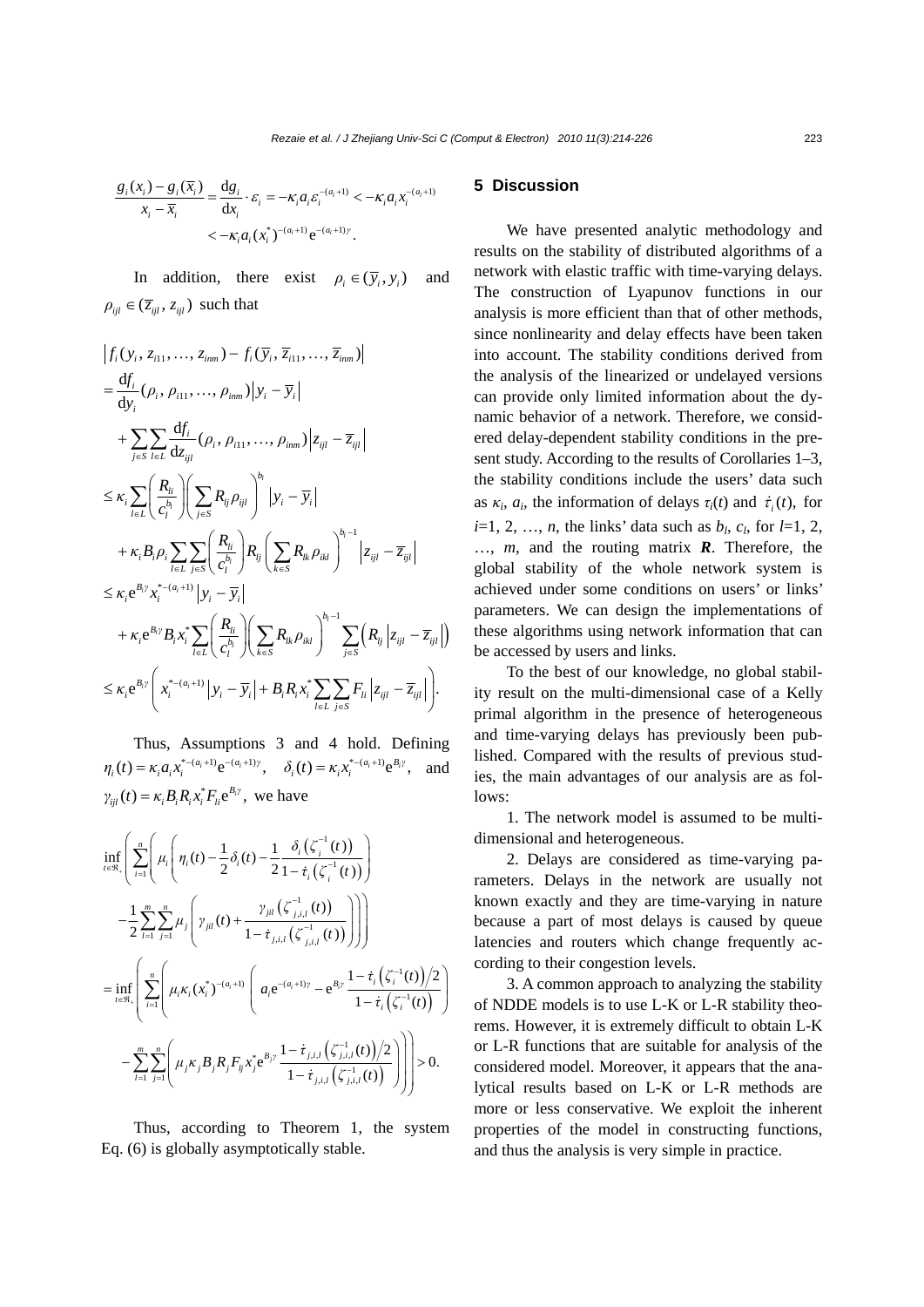Although the present method has some advantages, the stability conditions depend on the time derivative of delays. This is undesirable because the delays in networks can be jittery. Furthermore, the implementation of the algorithm has extra communication costs, because each user or link needs to collect relevant information from the other users or links. Also, as expected, the proposed technique leads to more conservation and more restriction, as a result of the worst case conditions assumed in the network dynamics.

# **6 Simulations**

In this section, we carry out two scenarios of simulation to verify the validity of the global stability conditions presented in Corollaries 1–3. First, consider a single-source single-link network of the form Eq. (11) with the gain parameter  $\kappa=1$  and link capacity *c*=5. The utility function is  $U(x(t))=-1/(ax(t)^a)$ with *a*=1.5 and the price function is  $p(x(t))=(x(t)/c)^b$ with *b*=0.1 (Ranjan *et al.*, 2006). The delay parameter is  $\tau(t)=10+0.5\sin t$  and  $\dot{\tau}(t)=0.5\cos t$ . Therefore, for  $a$  $>b+1$ , the system is bounded. The solution of the optimization problem is given by *x \** =1. Fig. 2a shows the convergence of the user rate to the optimal rate. Now, we select the utility parameter *a*=1 such that  $a < b+1$ , the system is not bounded, and the stability conditions in Corollary 1 do not hold. Fig. 2b shows the unstable behavior of the system.



**Fig. 2 (a) Stable and (b) unstable behaviors of the singlesource single-link network** 

Now, consider a simple network topology with three users which share two links. The first link is shared by users 1 and 3, while the second link is shared by users 2 and 3 (Fig. 3).



**Fig. 3 A network topology with three sources and two links** 

The routing matrix will be as follows:

$$
\boldsymbol{R} = \begin{bmatrix} 1 & 0 & 1 \\ 0 & 1 & 1 \end{bmatrix}.
$$

The utility functions are of the form  $U_1(x) = -1/(a_1 x^{a_1})$  for *i*=1, 2, 3 with  $a_1=a_2=3$  and  $a_3=4$ . The price functions are of the form  $p_j(x) = (x / c_j)^{b_j}$  for *j*=1, 2 with  $b_1 = b_2 = 1.9$ . The link capacities are set to be  $[c_1 c_2]^T = [5 4]^T$ . We assume that all delays lie in the reverse path from the receivers to the senders. The feedback delays are

$$
[\tau_1 \tau_2 \tau_3] = [28 + 0.5 \sin t \ 43 + 0.5 \sin t \ 77 + 0.5 \sin t].
$$

Therefore, for all users, the system is globally asymptotically stable. The solution of the optimization problem is given by

$$
x^*=[1.1921 \quad 1.1809 \quad 1.0944]^\mathrm{T}.
$$

In addition, we obtain  $B_1=B_2=1.9$ ,  $R_1=R_2=2$ , and

$$
F = \begin{bmatrix} 0.67 & 0 & 2.68 \\ 0 & 0.29 & 1.45 \end{bmatrix}.
$$

Fig. 4a shows the convergence of the user rates to the optimal rates. Now, we select the resource price parameters  $b_1=b_2=3.5$  such that the stability conditions in Corollary 3 do not hold. Fig. 4b shows the unstable behavior of the system.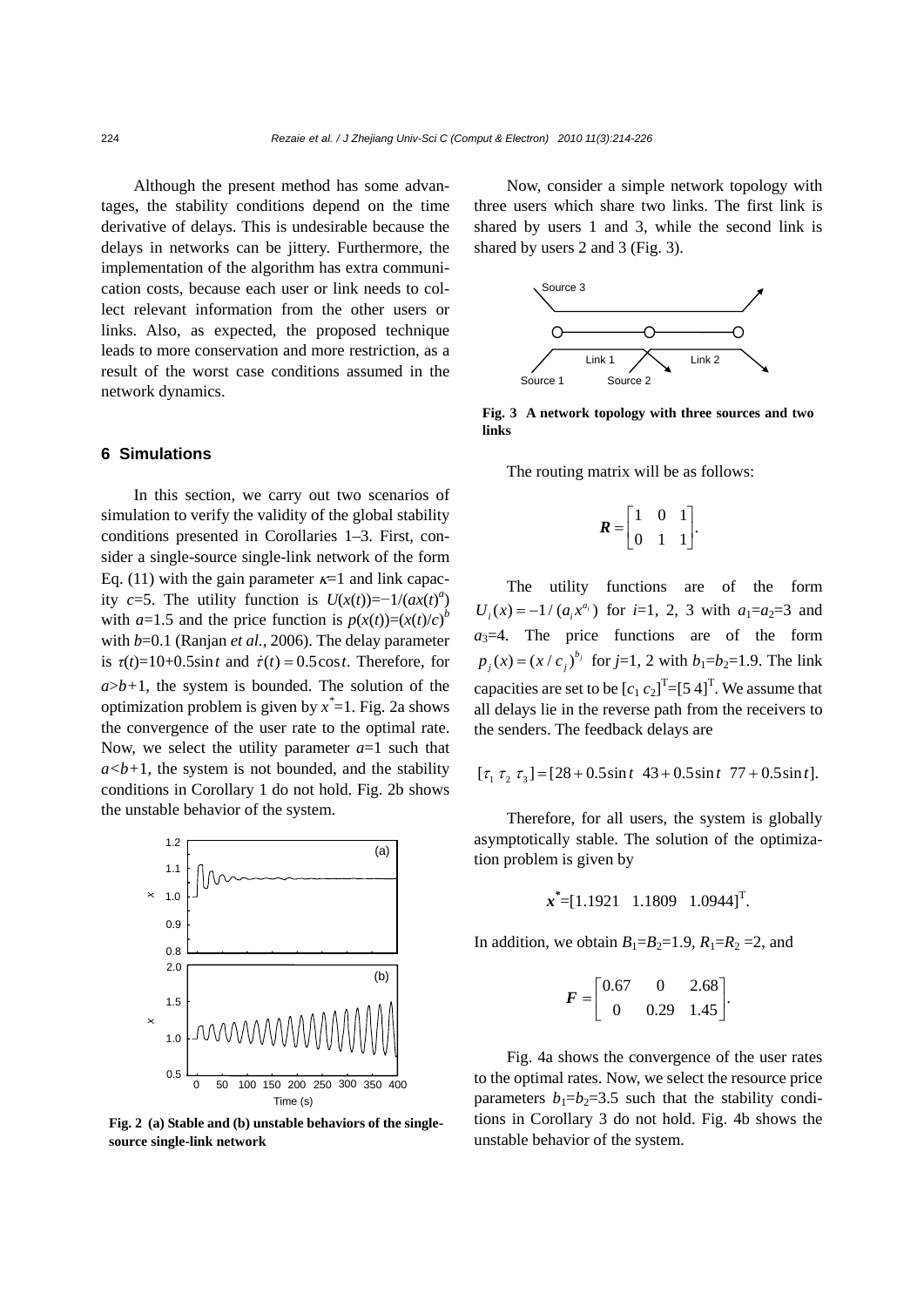

**Fig. 4 (a) Stable and (b) unstable behaviors of the multisource multi-link network** 

It is obvious that changing the price function parameters can lead to instability and oscillations in the users' rates. Under this condition the system boundedness condition does not hold, and therefore the stability condition cannot be satisfied.

## **7 Conclusion**

In this paper, we derived some conditions for global stability in a general model of a congestion control system for a heterogeneous network with arbitrary topology and time-varying communication delays. The conditions obtained in this paper include certain restrictions on the systems parameters, network topology, upper bounds on rates and communication delays. We have applied the results to the various scenarios that may exist in computer communication networks. The results offer some guidelines for designing source or AQM controllers for the network with time-varying delays. Control algorithms can be designed such that the restrictions on the system parameters hold.

# **References**

- Alpcan, T., Basar, T., 2005. A globally stable adaptive congestion control scheme for Internet-style networks with delay. *IEEE/ACM Trans. Netw.*, **13**(6):1261-1274. [doi: 10.1109/TNET.2005.860099]
- Deb, S., Srikant, R., 2003. Global stability of congestion controllers for the Internet. *IEEE Trans. Automat. Control*,

**48**(6):1055-1060. [doi:10.1109/TAC.2003.812809]

- Fan, M., Zou, X., 2004. Global asymptotic stability of a class of nonautonomous integro-differential systems and applications. *Nonl. Anal.*, **57**(1):111-135. [doi:10.1016/j. na.2004.02.003]
- Fan, X., Arcak, M., Wen, J.T., 2004. Robustness of network flow control against disturbances and time-delay. *Syst. Control Lett.*, **53**(1):13-29. [doi:10.1016/j.sysconle.2004. 02.018]
- Gao, H., Lam, J., Wang, C., Guan, X.P., 2005. Further results on local stability of REM algorithm with time-varying delays. *IEEE Commun. Lett.*, **9**(5):402-404. [doi:10.1109/ LCOMM.2005.1431152]
- Guo, S.T., Liao, X.F., Li, C.D., Yang, D.G., 2007. Stability analysis of a novel exponential-RED model with heterogeneous delays. *Comput. Commun.*, **30**(5):1058-1074. [doi:10.1016/j.comcom.2006.11.003]
- Hale, J.K., Lunel, S.M.V., 1993. Introduction to Functional Differential Equations. Springer-Verlag, New York, USA.
- Johari, R., Tan, D., 2001. End-to-end congestion control for the Internet: delays and stability. *IEEE/ACM Trans. Netw.*, **9**(6):818-832. [doi:10.1109/90.974534]
- Kelly, F.P., 2000. Models for a self-managed Internet. *Phil. Trans. Roy. Soc. A*: *Math. Phys. Eng. Sci.*, **358**(1773): 2335-2348. [doi:10.1098/rsta.2000.0651]
- Kelly, F.P., Maulloo, A.K., Tan, D.K.H., 1998. Rate control in communication networks: shadow prices, proportional fairness and stability. *J. Oper. Res. Soc.*, **49**(3):237-252.
- Liu, S., Basar, T., Srikant, R., 2005. Exponential-RED: a stabilizing AQM scheme for low- and high-speed TCP protocols. *IEEE/ACM Trans. Netw.*, 1**3**(5):1068-1081. [doi: 10.1109/TNET.2005.857110]
- Long, C.N., Wu, J., Guan, X.P., 2003. Local stability of REM algorithm with time-varying delays. *IEEE Commun. Lett.*, **7**(3):142-144. [doi:10.1109/LCOMM.2003.810070]
- Low, S.H., Lapsley, D.E., 1999. Optimization flow control: I. basic algorithm and convergence. *IEEE/ACM Trans. Netw.*, **7**(6):861-874. [doi:10.1109/90.811451]
- Low, S.H., Paganini, F., Doyle, J.C., 2002. Internet congestion control. *IEEE Control Syst. Mag.*, **22**(1):28-43. [doi:10. 1109/37.980245]
- Massoulie, L., 2002. Stability of distributed congestion control with heterogeneous feedback delays. *IEEE Trans. Automat. Control*, **47**(6):895-902. [doi:10.1109/TAC.2002. 1008356]
- Mazenc, F., Niculescu, S.I., 2003. Remarks on the Stability of a Class of TCP-like Congestion Control Models. Proc. IEEE Conf. on Decision and Control, p.5591-5594.
- Paganini, F., 2002. A global stability result in network flow control. *Syst. Control Lett.*, **46**(3):165-172. [doi:10.1016/ S0167-6911(02)00123-8]
- Paganini, F., Wang, Z., Doyle, J.C., Low, S.H., 2005. Congestion control for high performance, stability and fairness in general networks. *IEEE/ACM Trans. Netw.*, **13**(1):43-56. [doi:10.1109/TNET.2004.842216]
- Papachristodoulou, A., Doyle, J.C., Low, S.H., 2004. Analysis of Nonlinear Delay Differential Equation Models of TCP/AQM Protocols Using Sums of Squares. Proc. IEEE